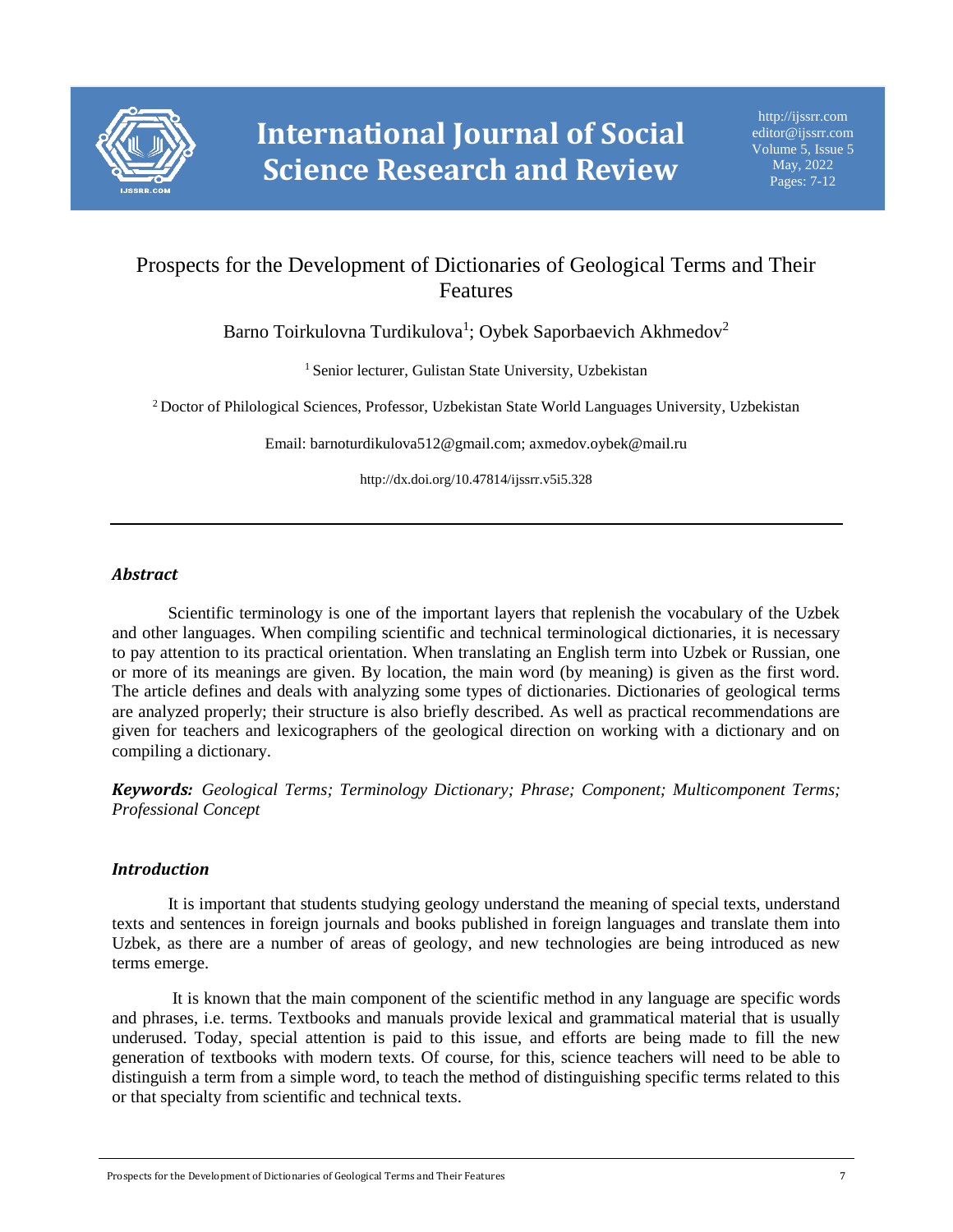

## *Analysis of the Literature on the Subject*

In her dissertation research [6], the Russian scientist D.G. Kukasova made a comparative study of the terms related to oil and gas geology in Russian and English. There are currently a number of dictionaries in Russian that include geological terms and their definitions. The dictionary of terms on general geology published by Falklar [9] contains the most commonly used geological terms and concepts. Most of them are used in the description of endogenous and exogenous geological processes, geological structures and tectonic faults. The dictionary of geological terms and concepts compiled by V.P. Parnachev [10] which is intended for students studying in geological faculties. In a short geological dictionary for schoolchildren published by G.I. Nemkov [7] is given with explanations of more than 3,000 terms related to geology.

Apart from Uzbek-English, Russian-Uzbek-English dictionaries, textbooks and manuals, as well as general dictionaries published in Uzbekistan, only in some areas special dictionaries related to one field are published. For example, J. Dostmukhammedov published an English - Uzbek - Russian dictionary of economic terms.[3]. Concepts and terms related to the field of geology are explained in textbooks and manuals, or in the glossary section of teaching aids. For example, RE Eshbaev's textbook "Fundamentals of Geology, Geomorphology and Soil Science" provides explanations of geological terms. However, this guide contains many spelling errors that need to be seriously edited.[4].

The library of the Ziyonet site contains a total of 205 electronic versions of encyclopedias, reference books, dictionaries, among which we did not find dictionaries in the field of geology, especially Uzbek-English and English-Uzbek dictionaries. Among the books summarized here, for example, dictionaries such as Russian-Uzbek Glossary of Literary Terms (N.Hotamov), Uzbek-Russian-English Dictionary of Spirituality (N.Mahmudov) are placed [15]. The general English-Uzbek dictionary posted on Book.uz contains 75,000 words. Among them there are terms related to geology [12]. According to Jahonnoma.com, the first volume of the Uzbek-English Perfect Dictionary has been published in the United States. The main author of the dictionary is a well-known Uzbek scientist Jahongir Mamatov.

## *Research Methodology*

The achievements of terminology in the systematic description of special geological lexicon in the Russian language are reflected in the works of a number of Russian scientists, such as S.G. Barkhudarov, A.S. Gerd, S.P. Grinev, V.M. Leichik.

In writing the article, the method of linguistic description was used to consider the Uzbek, Russian and English terminological units. The method of comparative analysis was used to compare different phenomena in the system of terms and to identify similarities and differences between terms in different structural languages.

## *Analysis and Results*

A characteristic feature of the current period in the development of the Uzbek language is the emergence of new phenomena in socio-economic, political and cultural life, the emergence of many neologisms, names and terminology in various fields of science, technology, industry, culture and art. When translating a scientific and technical text, ready-made terms that are available in the target language are often used. A.S. Gerd in his time in his book "Scientific and technical lexicography" [2, p.72] described the principles of compiling various terminological dictionaries. These include principles such as source selection, word order formation, and methods of interpreting meanings. When compiling a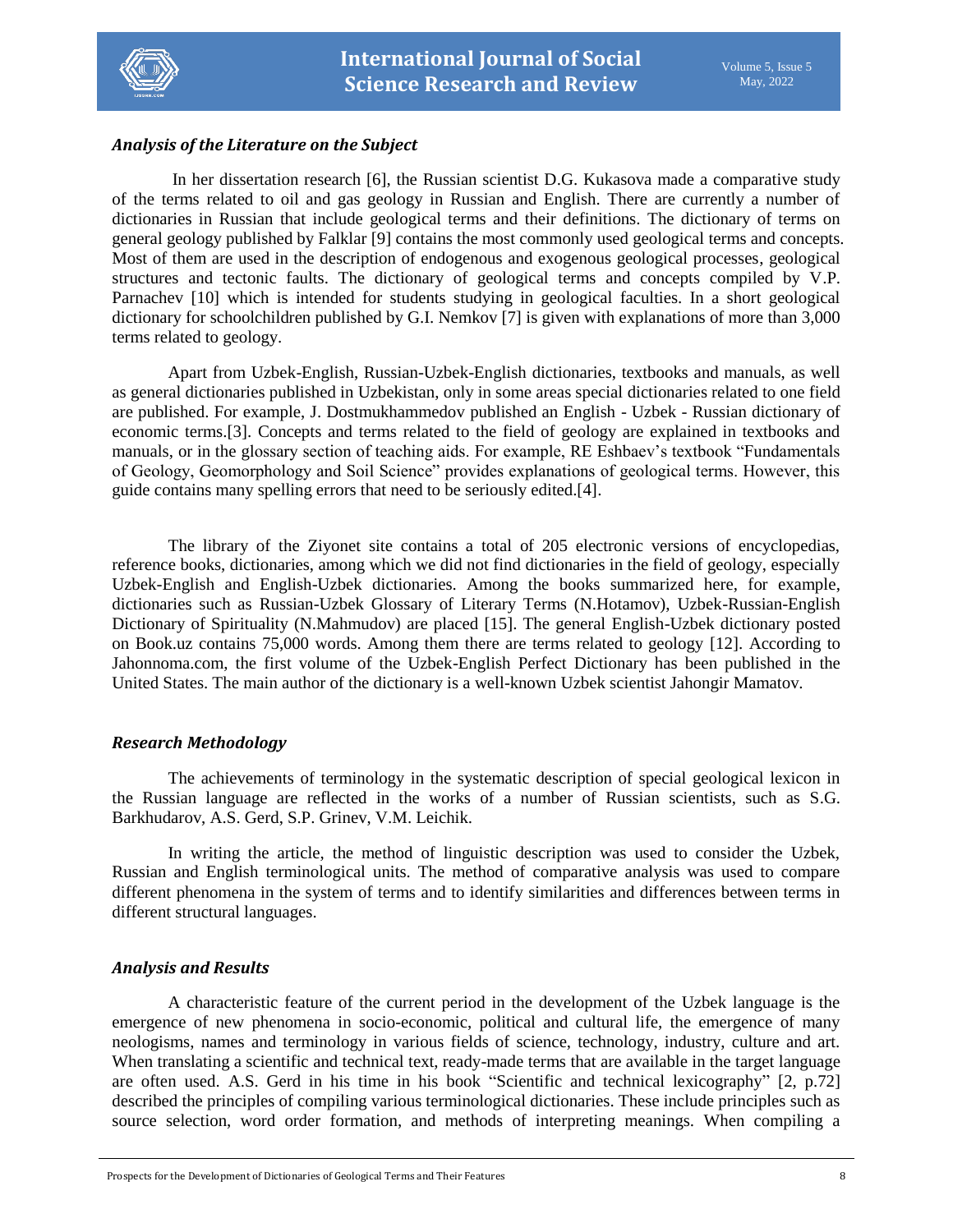

dictionary, one may often encounter difficulties such as the lack of terminological dictionaries, a list of recommended terms, and the need to develop classifiers, rubrics, and information thesauruses.

Intersectoral terminological dictionaries include polytechnic dictionaries common in different countries. The main sources of terminological dictionaries include monographs and articles related to this field of science, written by leading scientists and experts. The sources involved will also include courses in specialized subjects intended for higher education institutions, as they will provide a clear definition of the concepts and terms of the relevant subject.

The terminological dictionary should also include all terms related to the field listed in the large encyclopedia, explanatory dictionaries. Uzbek-Russian and Russian-Uzbek dictionaries and annotated dictionaries are usually used in compiling terminological dictionaries in Uzbek language. Today, due to the development of international cooperation, the formation of joint ventures, the creation of special terminological dictionaries in various fields, including geology, is of particular importance.

In our opinion, the educational terminological dictionary should fully reflect the textual material in the science program and include all the terms found in the educational texts. The active dictionary of terms is minimal and should include only the most commonly used (most frequently) terms in the field. It would be useful to explain the terms included in the bilingual dictionary of scientific and technical terminology to be created.

Explanatory dictionaries in Uzbek and glossaries are usually used in compiling glossaries. In addition to Russian dictionaries, textbooks, scientific works, English dictionaries are used in compiling Uzbek-English, English-Uzbek dictionaries. In the course of the research, Russian**-**English and Anglo-Russian geological dictionaries were also analyzed. For example, P.P.Timofeev, M.N. Alekseev, T.A. The Anglo-Russian Geological Dictionary [11] compiled by the Sofianos lists more than 52,000 terms. The dictionary includes terms learned from the materials of various geological congresses and international councils. There are also outdated and obsolete terms. The chemical formulas are given next to the names of the minerals. The general and regional scales for the stratigraphic and chronological divisions of the English-speaking regions, such as the United Kingdom, the United States, Australia, New Zealand, and Canada, are given at the end of the dictionary in the form of special tables. The leading terms are arranged in alphabetical order. In terms of adjective and word, the leading term is replaced by language (~). Comments on Russian translations are in italics. The optional part of the terms is given in parentheses. Synonyms of English terms are placed in square brackets. In translation, close meanings are separated by commas, long meanings by dots and commas, and different meanings by numbers. For example:

**ablykite**- ablykite (clay mineral, containing aluminosilicate magnesium, calcium andsodium);

**abrasion** - abrasion, abrasion, mechanical rupture; fluvial  $\sim$  rechnaya abrasion; glacial [ice]  $\sim$ lednikovaya abrasion; marine  $\sim$  sea abrasion; water  $\sim$  water abrasion; wind  $\sim$  wind abrasion;

**action** : bergschrund  $\sim$  vliyanie bergshrunda; frost  $\sim$  moroznoe vyvetrivanie [11, p.12-13].

The Russian-English Mountain Dictionary [8] contains more than 6,200 Russian mining terms, which have been translated into English. The dictionary mainly includes terms related to aerology, labor protection, mountain rescue work and firefighting techniques in mining. For example:

**bremsberg** - brake incline, unclined drift, slope, gravity plane;  $\sim$  dvuxkoleynyy - twocompartment gravity incline, double-tracked;  $\sim$  dvuxstoronniy - two-sided gravity incline;  $\sim$  diagonal diagonal gravity incline; ~ capital - main gravity incline; ~ conveyor - belt incline; ~ odnokoleynyy single-compart ment gravity incline;  $\sim$  otvalnyy - spoil-heap incline;  $\sim$  panelnyy - panel brake incline;  $\sim$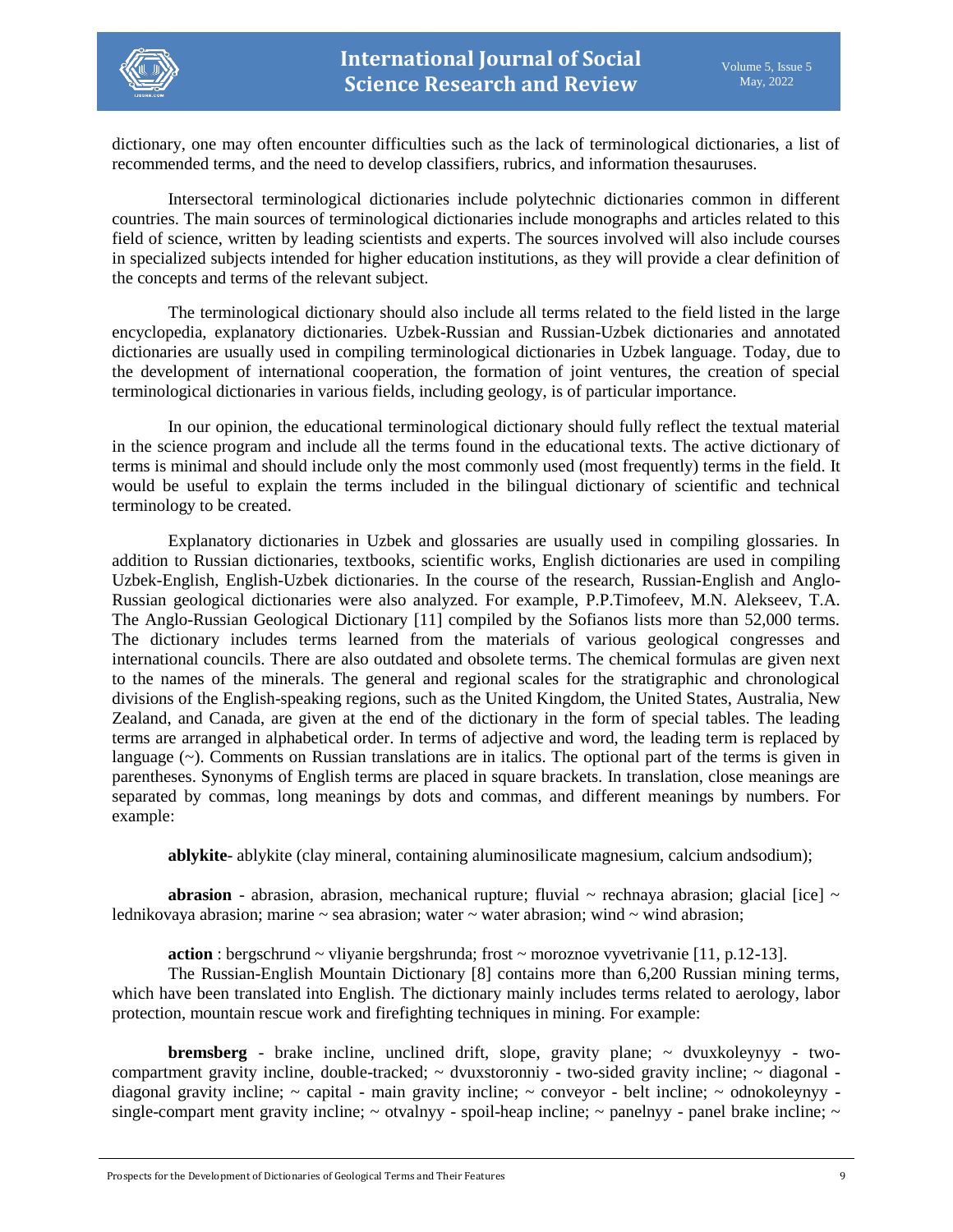

plastovy - coal incline;  $\sim$  polevoy - stone brake incline;  $\sim$  relsovy - tracked gravity incline;  $\sim$  s beskonechnym kanatom - gravity incline with endless rope haulage;  $\sim$  uchastkovyy - district incline;

**burenie** - drilling;  $\sim$  almaznoe - diamond drilling;  $\sim$  vrashchatelnoe - rotary drilling;  $\sim$ vrashchatelno-udarnoe - rotary-percussive drilling; ~ mokroe - wet [water-flush] drilling; ~ directed directional drilling; ~ pnevmaticheskoe - pneumatic [compressed-air] drilling; ~ po porode - rock drilling; ~ razvedochnoe - exploratory drilling, prospect drilling; ~ s produvkoy - air-flush drilling; ~ s produvkoy sjatym vozduxom - air-flush drilling;  $\sim$  s promuvkoy - circulahion drilling, flush boring, flush drilling, wash drilling;  $\sim$  udarnoe - percussive drilling;  $\sim$  shnekovoe - auger drilling;  $\sim$  shtangovoe - rod drilling.

As for the Russian-Uzbek geological dictionaries, it is worth noting the dictionary published in 2007. The dictionary explains more than 7,400 terms related to geology and related fields. The dictionary is intended for research and production staff involved in geology and mining, as well as students of higher and secondary special educational institutions, and others. It translates Russian terms into Uzbek and explains them as follows:

Graphitization ugley - the graphitization of coal seams is a conversion process consisting of the gradual arrangement of the thin structure of coal, the transition of flat carbon meshes to the threedimensional crystalline structure of graphite [5, p.80].

Karetka burilnaya - Drilling Karetka - a portable device used for drilling boreholes and wells in underground mines [5, p.129].

When compiling a bilingual dictionary of geological terms, for example, English-Uzbek, terms related to different branches of geology can be formed either in the form of a general list in alphabetical order, or separately by branches. In addition to the translation, the term can be explained or defined in Uzbek.

Students majoring in geology can be given the task of compiling a trilingual English, ie English-Russian-Uzbek dictionary. To do this, the teacher prepares English texts on geology. Students distinguish geological terms from their texts and explain them in Uzbek.

In addition, it would be expedient to include in the dictionary basic phrases that express different professional concepts, or concepts and phrases that have different associative relationships with them. During the academic year, the student must master 150 new terms. The total volume of the educational terminological dictionary should consist of 100 to 200 units. These words and phrases will have to be mastered by 1st, 2nd, and 3rd year students majoring in geology, and other areas of geology (eg, oil and gas, mineralogy, mining) in classroom and independent extracurricular activities. Having mastered such a wide range of terminological units, the student can understand scientific information from the literature in Russian and English in his specialty, and translate and use the information obtained. It should be noted that, according to lingvostatistics, the earliest, most frequently used words cover almost 80% of a text or conversation. The rest of the words seemed to consist of special terms. Explain to students that terms can be ambiguous. When translating a term, one must first find its (common) meaning in general consumption and then translate its other meanings as well. When working with text, you need to find the meaning that is closest to the content of the text.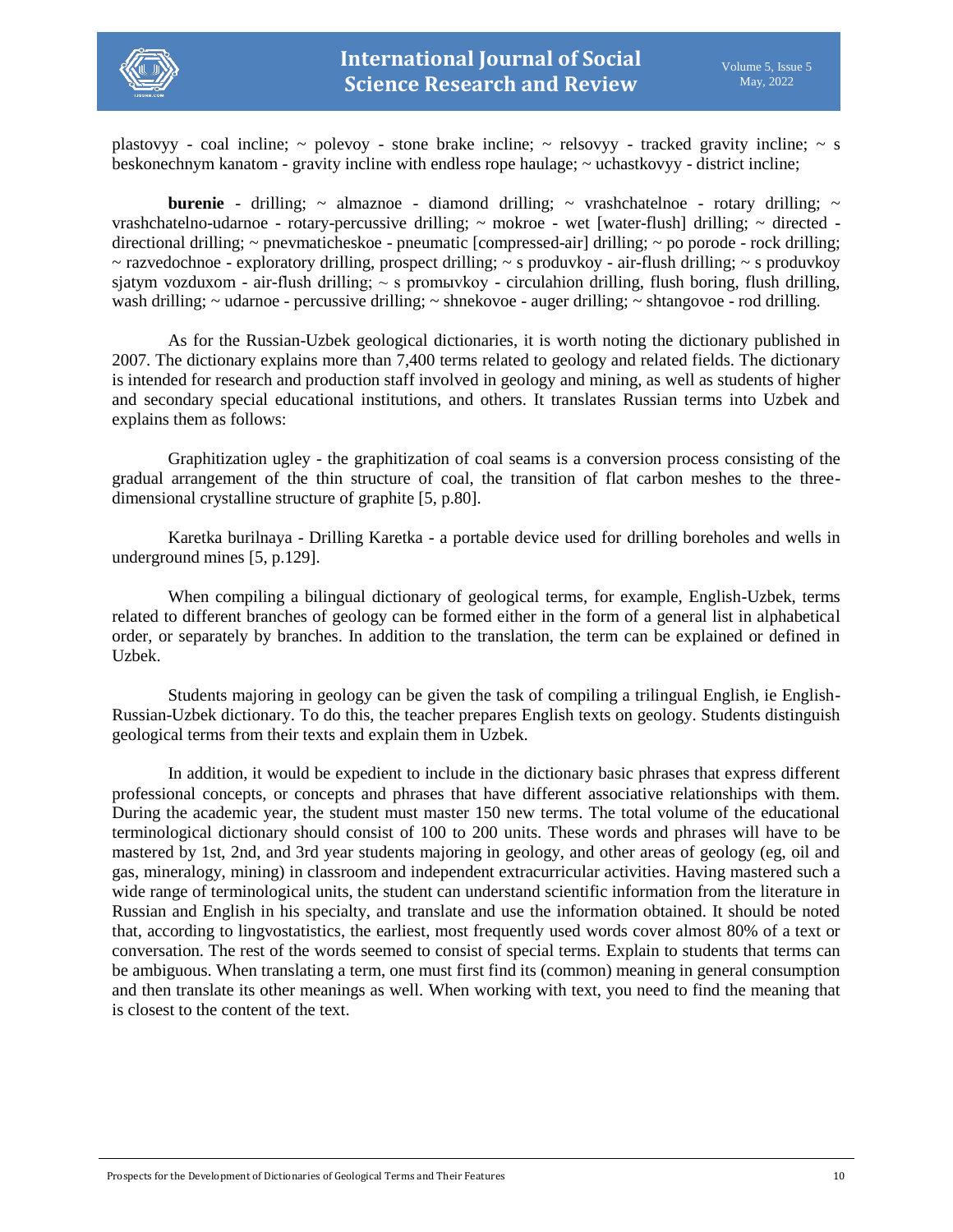

## *Conclusions and Recommendations*

When analyzing geological dictionaries, we found it appropriate to make the following recommendations:

- 1) when compiling a dictionary, it is necessary to explain to students that it is necessary not to give all the meanings of the term, but only the meanings that are directly related to the specialty;
- 2) it should be explained that the dictionaries being created are educational dictionaries and do not intend to include more words and phrases related to this area of knowledge, so the dictionary or glossary can reflect only terms related to the specialty and reading the literature;
- 3) after translating the term, it is necessary to give a brief explanation of it in the language being translated;
- 4) The dictionary should also include international words translated into Uzbek.

In conclusion, it should be noted that in recent years, Uzbekistan is being comprehensively developed and included in the list of developed countries in the world, with a focus on the development of all sectors of the economy. Uzbekistan is rich in surface and underground natural resources, mineral resources, and geology plays an important role. Completion of the first stage of construction of the University of Geological Sciences and their commissioning has been extended until December 2021. The first students were admitted to this university. It is necessary to create new geological dictionaries by professors and teachers of the university, especially in collaboration with scientists of UzSWLU, English-Uzbek and Uzbek-English terminological dictionaries. Because in order to speak and debate in English at events such as international symposiums and meetings, experts also need to know the English version of industry terms.

## *References*

- 1. Axmedov O.S. Ingliz va o'zbek tillarida soliq-bojxona terminlarining lingvistik tahlili va tarjima muammolari. Fil.fanlari doktori diss. Toshkent. 2016. 256 b.
- 2. Akhmedov O.S., Khudoyqulova D.Q. Diachronic Study of Pharmaceutical Terms. Journal of Critical Reviews. Vol 7, Issue 12, 2020. p.117-119.
- 3. Akhmedov O.S., B.T.Turdikulova. Translating Methods of English Geological Terms and The Problem of Computer Lexicography. International Journal on Integrated Education. Volume 4, Issue 4, April 2021.
- 4. Resolution of the President of the Republic of Uzbekistan."On additional measures to actively attract investment in the field of geology, the transformation of enterprises in the industry and the expansion of the mineral resource base of the Republic." <https://lex.uz/docs/5383715>
- 5. Gerd, A.S. Osnovy nauchno-tehnicheskoy lexikografii / A.S.Gerd. L .: Leningrad University Press, 1986. - 72s.
- 6. Dostmuhammedov J. English Uzbek Russian Dictionary of Economic Terms / J. Dostmuhammedov. - T .: Uzbekistan, 1994.
- 7. Eshboev, R.E. Fundamentals of geology, geomorphology and soil science / R.E. Eshboev. T., 2002. 111 p.